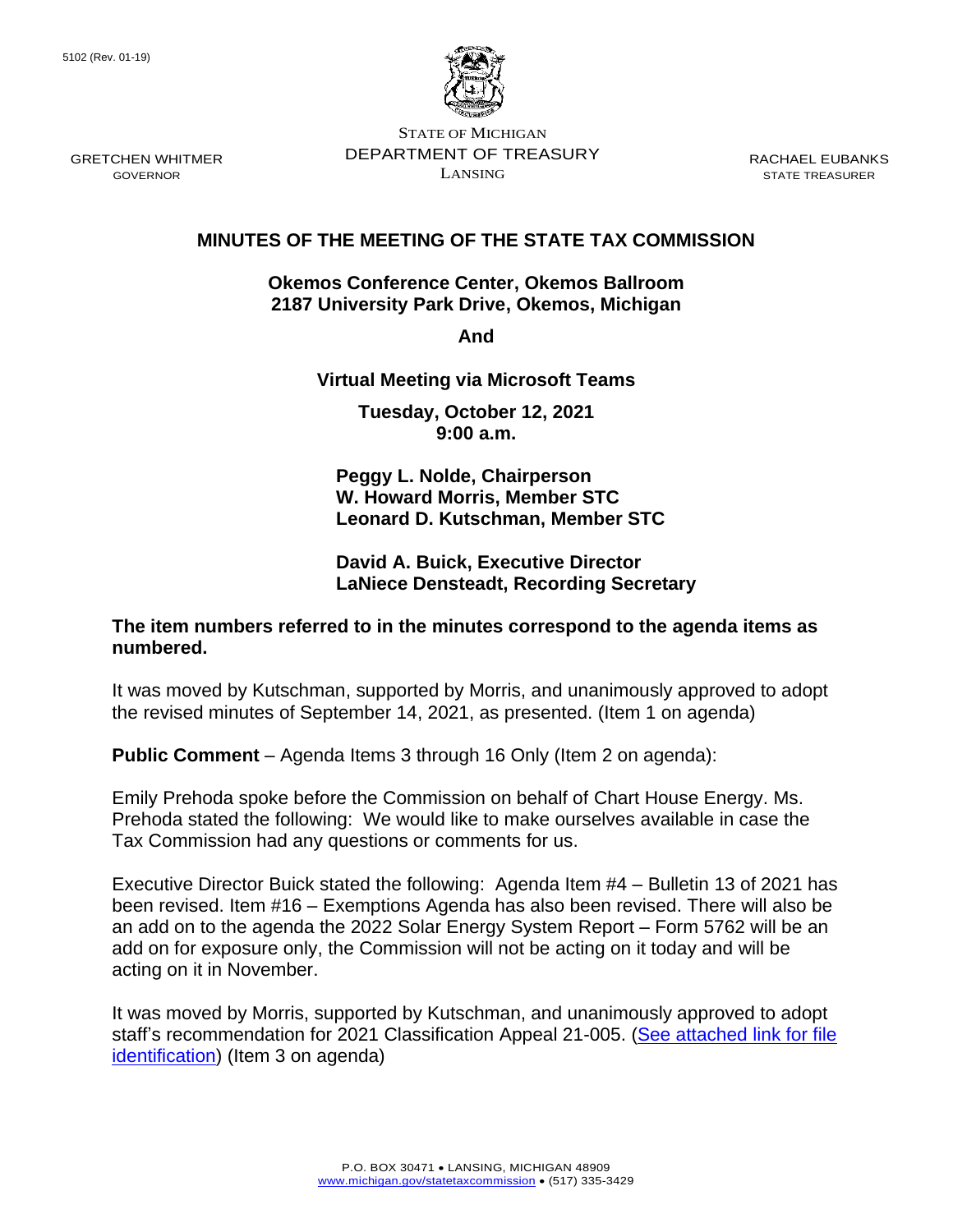It was moved by Kutschman, supported by Morris, and unanimously approved to adopt Bulletin 13 of 2021 Property Tax and Equalization Calendar for 2022. (Item 4 on agenda)

It was moved by Morris, supported by Kutschman, and unanimously approved the revisions of the following 2022 Forms: (Item 5 on agenda)

Form 3991 – Gas Turbine and Diesel Electric Generator Report Form 4070 – Hydroelectric Report – Real Property Form 4094 – Steam Electric Report

It was moved by Kutschman, supported by Morris, and unanimously approved to adopt the 2022 Nuclear Plant Composite Factors. (Item 6 on agenda)

It was moved by Morris, supported by Kutschman, and unanimously approved to adopt the staff recommendation regarding the City of Detroit, Wayne County's request for approval of percentage reductions in taxable value for the poverty exemption under MCL 211.7u. (Item 7 on agenda)

It was moved by Morris, supported by Kutschman, and unanimously approved to adopt staff's recommendation and the official order suspending Mr. Thomas Kitzman's certification for three years. Mr. Kitzman shall not act as the assessor of record for any local unit during his suspension. While under suspension, Mr. Kitzman must fully participate in and successfully complete the Michigan Certified Assessing Officer (MCAO) program and the State Tax Commission's Land Values and Economic Condition Factors class, which includes timely submission of all assignments and passing the exams. Upon successful completion of the Michigan Certified Assessing Officer (MCAO) program and the Land Values and Economic Condition Factors class, Mr. Kitzman shall reappear before the Assessor Discipline Advisory Committee. (Item 8 on agenda)

It was moved by Kutschman, supported by Morris, and unanimously approved to adopt the official order to certify and return the 2020 Assessment Roll for Sumner Township, Gratiot County. (Item 9 on agenda)

It was moved by Kutschman, supported by Morris, and unanimously approved to adopt the official order to assume jurisdiction of the 2021 Assessment Roll for Howard Township, Cass County due to the repetitive results of the AMAR Review. The Commission further orders that Howard Township, Cass County hire an outside party to fix the deficiencies noted in the roll and to complete that work for the 2022 assessment roll and a bill be sent to the township covering the time and expenses incurred by the State Tax Commission for implementation of this order. (Item 10 on agenda)

It was moved by Morris, supported by Kutschman, and unanimously approved to adopt the official order to assume jurisdiction of the 2021 Assessment Roll for London Township, Monroe County due to the repetitive results of the AMAR Review. The Commission further orders that London Township, Monroe County hire an outside party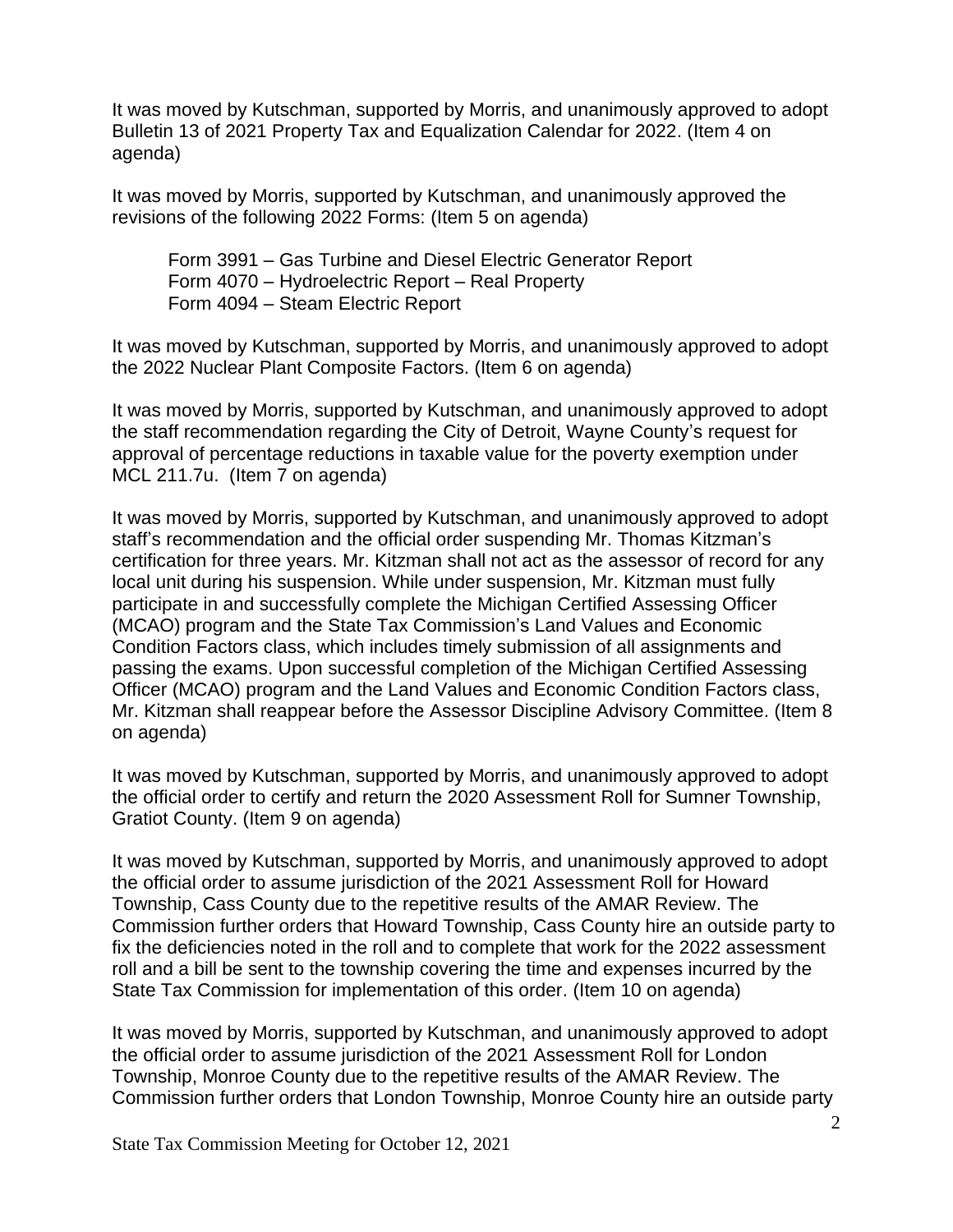to fix the deficiencies noted in the roll and to complete that work for the 2022 assessment roll and a bill be sent to the township covering the time and expenses incurred by the State Tax Commission for implementation of this order. (Item 11 on agenda)

It was moved by Kutschman, supported by Morris, and unanimously approved to adopt the staff recommendation on the Re-certifications and New Certifications of Computerized Tax Rolls for the following: (Item 12 on agenda)

These certifications will expire on **May 1, 2024**.

# **New Certifications**:

#### **Mason County** FreeSoil Township

**Recertifications:**

## **Monroe County**

Exeter Township

It was moved by Morris, supported by Kutschman, and unanimously approved to adopt the staff recommendation on the Re-certifications and New Certifications of Computerized Assessment Rolls for the following: (Item 13 on agenda)

These certifications will expire on **May 1, 2024**.

# **New Certifications:**

#### **Clare County** Greenwood Township

#### **Mason County**

Pere Marquette Township

# **Recertifications:**

# **Kent County**

Alpine Township

It was moved by Morris, supported by Kutschman, and unanimously approved to adopt staff's recommendation and approve applications 2020-039 and 2020-040 for KK Integrated Logistics Inc. Industrial Facilities Tax Exemptions with an effective date of December 31, 2020, based on the order of the Menominee Circuit Court after the State Tax Commission denied the applications at their December 21, 2020, meeting. (Item 14 on agenda)

It was moved by Kutschman, supported by Morris, and unanimously approved to adopt the staff recommendations on the **Special Items Exemptions Agenda**. (Item 15 on agenda) [\(Special Items Exemptions Agenda Link\)](https://www.michigan.gov/documents/treasury/15_Exemptions_Special_Items_Agenda_for_Web_737574_7.pdf)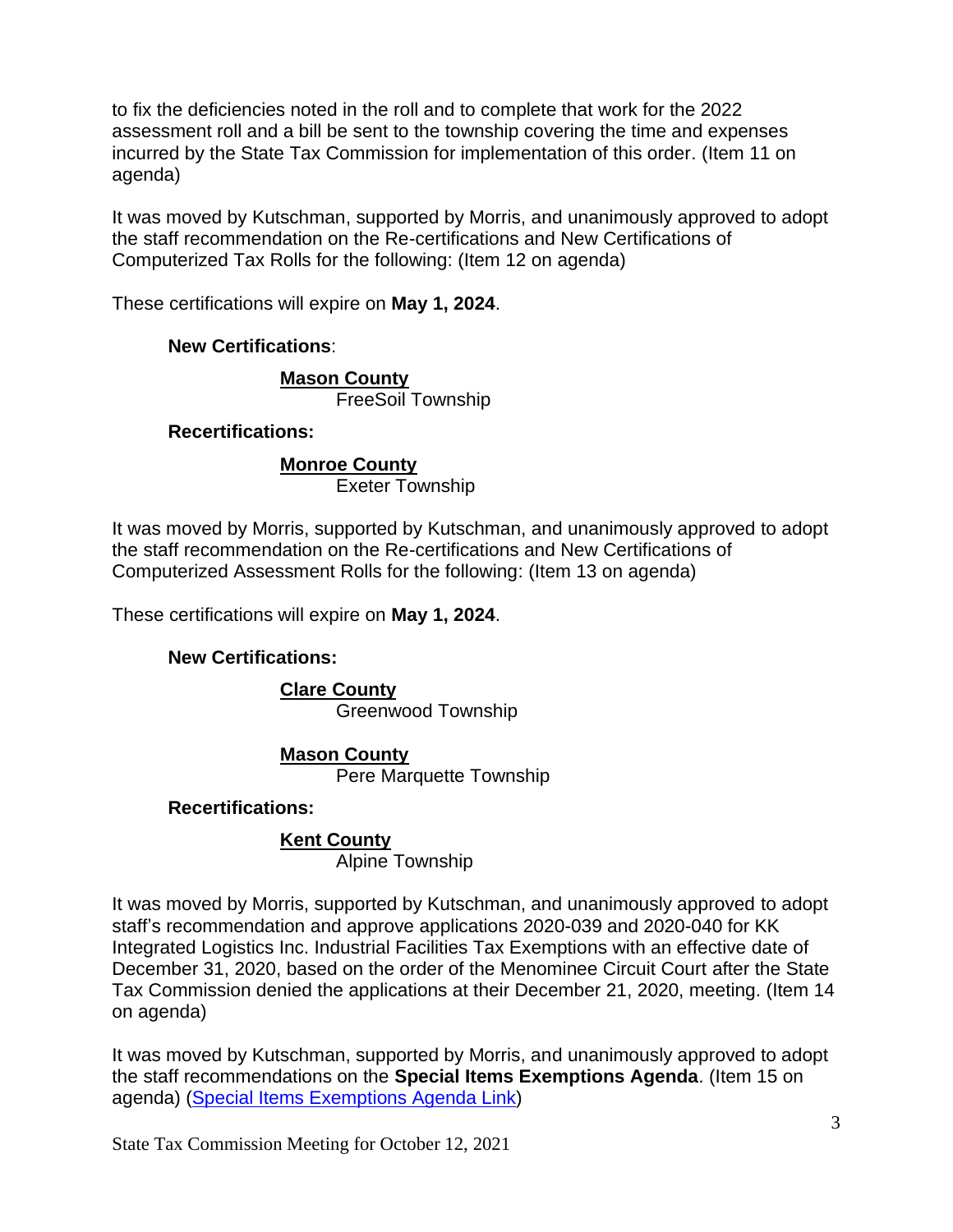It was moved by Kutschman, supported by Morris, and unanimously approved to adopt the staff recommendations on the **Exemptions Agenda**. (Item 16 on agenda) [\(Exemptions Agenda Link\)](https://www.michigan.gov/documents/treasury/16_Exemptions_Agenda_737575_7.pdf)

It was moved by Morris, supported by Kutschman, and unanimously approved to adopt the MCL 211.154 petitions on the **Concurrence Agenda**. (Item 17 on agenda) [\(Concurrence](https://www.michigan.gov/documents/treasury/17_Agenda_-_Concurrence_737576_7.pdf) Agenda Link)

It was moved by Kutschman, supported by Morris, and unanimously approved to adopt the staff recommendations on the MCL 211.154 **Special Items Agenda**. (Item 18 on agenda) [\(Special Items Agenda Link\)](https://www.michigan.gov/documents/treasury/18_154_Special_Items_Agenda_737577_7.pdf)

It was moved by Kutschman, supported by Morris, and unanimously approved to adopt the staff recommendations on the MCL 211.154 **Non-Concurrence Agenda**. (Item 19 on agenda) [\(Non-Concurrence Agenda Link\)](https://www.michigan.gov/documents/treasury/19_Agenda_-_NonConcurrence_737578_7.pdf)

**Public Comment** (Item 20 on agenda):

No member of the public wished to speak at public comment.

**Other Items for Discussion** (Item 21 on agenda):

Executive Director Buick stated the following: We did add to the agenda Item #22 the 2022 Solar Energy System Report – Form 5762. We have added that on for exposure and the Commission will act upon that at their November meeting. Just to let the Commission know staff is currently working through all the solar guidance that has been put out through the years and put it into one document. It has taken a little bit more time than we thought but we are hoping to have that for the November meeting as well.

The November 16, 2021, Commission meeting is scheduled to take place at the Okemos Conference Center in the Okemos Ballroom A, B & C, 2187 University Park Drive, Okemos. In order to limit the spread of COVID-19, the meeting will also be available virtually via Microsoft Teams. The agenda along with a video and audio link to the virtual meeting will be posted on the State Tax Commission's website at [www.michigan.gov/statetaxcommission](http://www.michigan.gov/statetaxcommission) one week prior to the meeting.